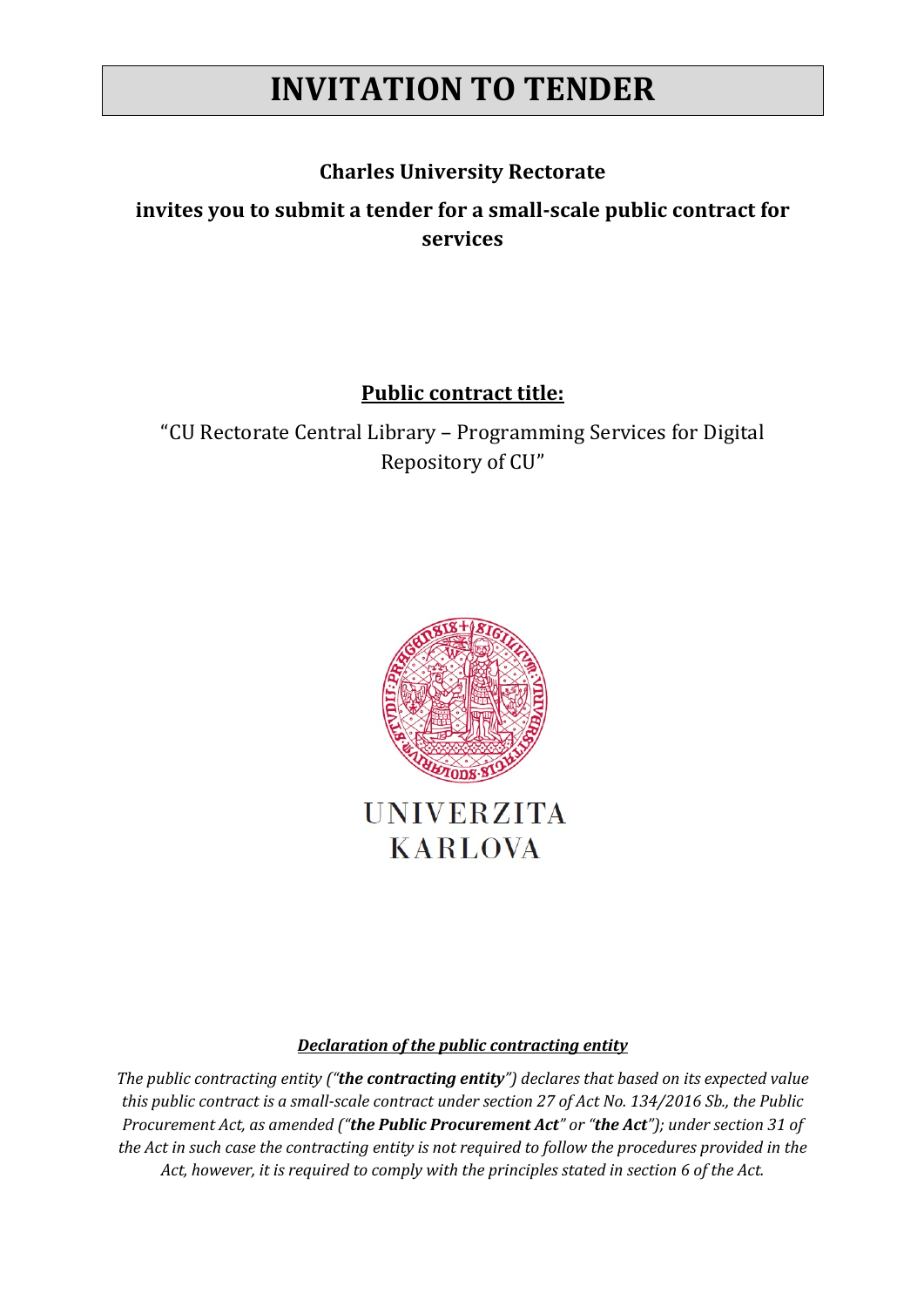#### **Content**

| 1.  |  |
|-----|--|
| 2.  |  |
| 3.  |  |
| 4.  |  |
| 5.  |  |
| 6.  |  |
| 7.  |  |
| 8.  |  |
| 9.  |  |
| 10. |  |
| 11. |  |
|     |  |

# **1.** Identification of the contracting entity and the public contract

#### **1.1.** Identification of the contracting entity

| Name of the contracting entity: | Charles University, Rectorate    |
|---------------------------------|----------------------------------|
| Contracting unit:               | Central Library                  |
| Registered Office:              | Ovocný trh 560/5, 116 36 Praha 1 |
| <b>Registration No.:</b>        | 00216208                         |

# **1.2.** Identification of the public contract

| Public contract title:            | <b>CU Rectorate Central Library - Programming Services</b><br>for Digital Repository of CU |
|-----------------------------------|--------------------------------------------------------------------------------------------|
| Mode and type of public contract: | Small-scale public contract for services                                                   |
| Type of procurement procedure:    | Open invitation to tender                                                                  |
| Address of the public tender:     | https://zakazky.cuni.cz/vz00005169                                                         |

# 1.3. Processing of personal data

Information on the processing of personal data by Charles University as the contracting entity in public procurement is available at https://www.cuni.cz/UK-9443.html.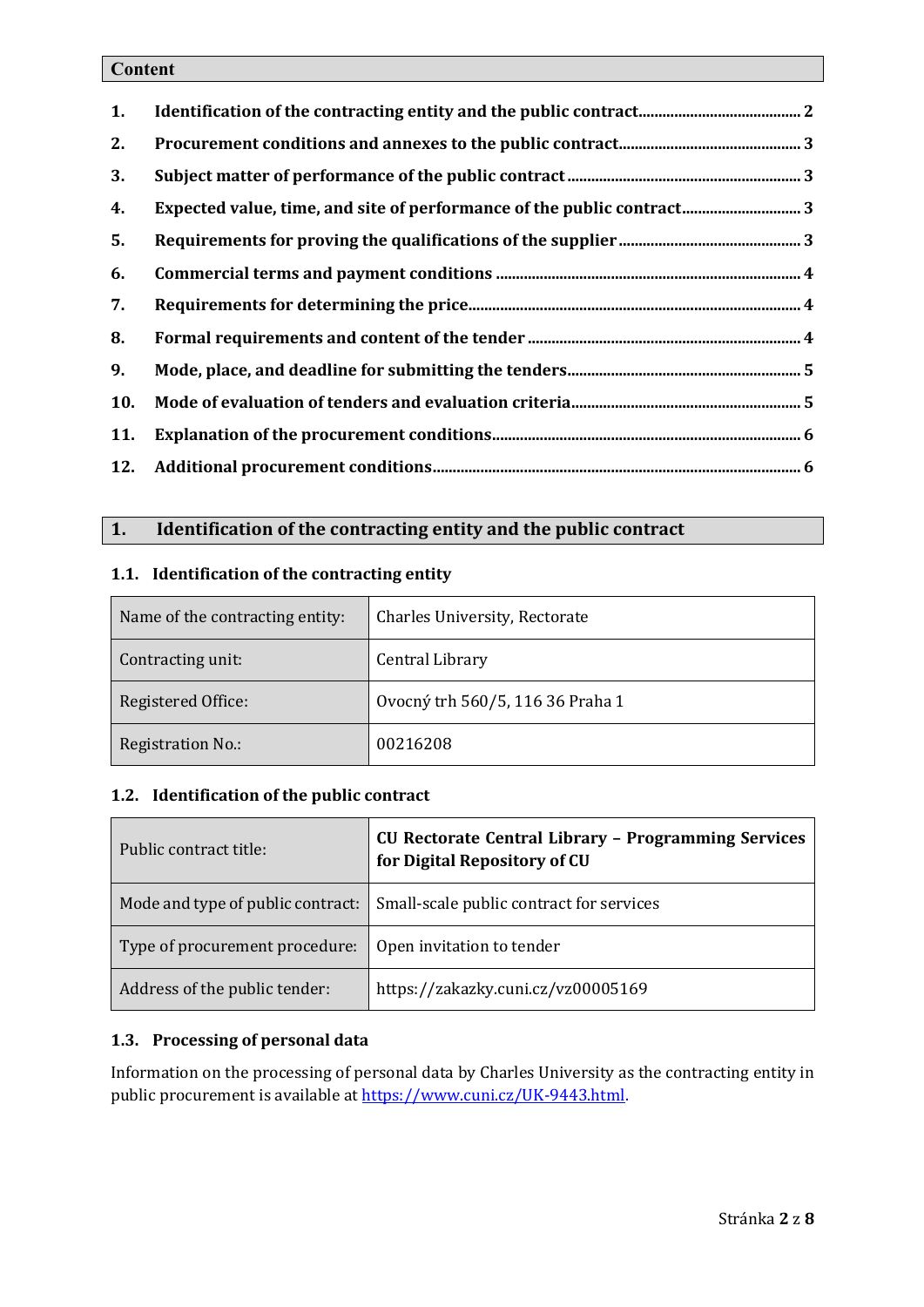# **2.** Procurement conditions and annexes to the public contract

# **2.1.** Procurement conditions

This invitation to tender ("ITT") and its annexes provide all the procurement conditions.

#### **2.2. Annexes**

- Annex No. 1 Service deliverable technical specification
- Annex No. 2 Supplier's tender form
- Annex No. 3 Obligatory commercial terms and payment conditions
- Annex No.  $4$  Template for affirmation of the code of ethics of the service manufacturer

# **3.** Subject matter of performance of the public contract

#### **3.1.** Subject matter of performance of the public contract

The subject matter of this public contract is the provision of programming services for the Digital Repository of Charles University. A more detailed specification of the service is provided in Annex No. 1 to this ITT.

# **4. Expected value, time, and site of performance of the public contract**

#### **4.1.** Expected value of the public contract

The expected value of this public contract is CZK 370,000 excluding VAT.

# **4.2.** Time of the performance of the public contract

The performance of the public contract is expected to start within 14 calendar days of the date of effect of the contract.

The performance is expected to end in accordance with the supplier's tender, however no later than within one calendar year of the date of effect of the contract.

# **4.3.** Site of the performance of the public contract

The site of performance of the public contract is the address of the registered office of the contracting entity.

# **5.** Requirements for proving the qualifications of the supplier

To qualify to perform this public contract a supplier must:

- Prove compliance with the basic competence requirement;
- Prove compliance with the technical qualification requirement.

# **5.1.** Proving qualifications

The supplier proves compliance with the qualification requirements by submitting a completed Annex No. 2 to this ITT.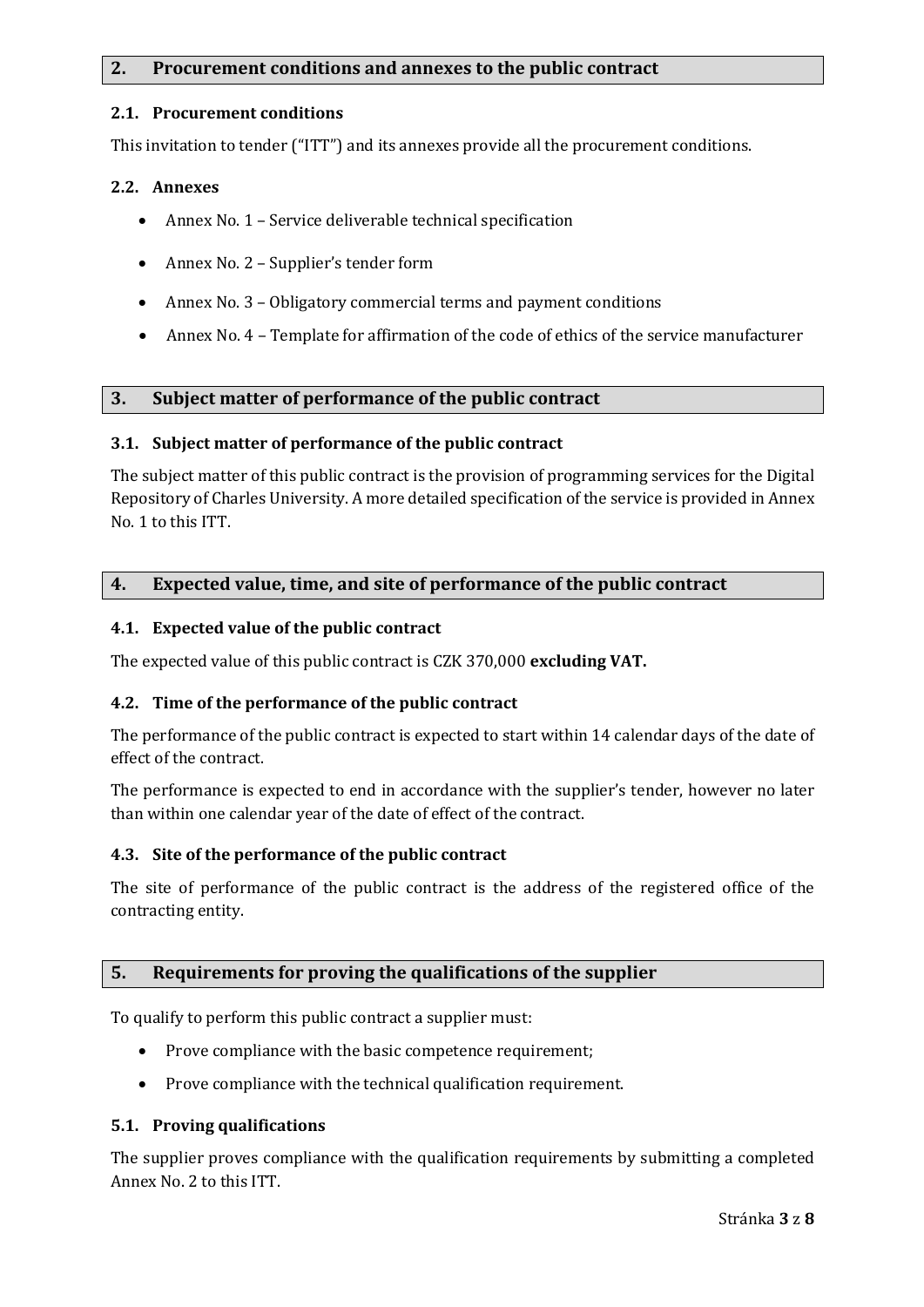# **5.2.** Consequences of failure to comply with the qualification requirement

The contracting entity will exclude from the procurement procedure any selected supplier who fails to comply with the qualifications within the required scope.

# **6. Commercial terms and payment conditions**

Annex No. 3 to this ITT clearly defines the commercial terms and payment conditions applicable to this public contract which must be included by the supplier in the contract proposal. The supplier accepts the commercial terms and payment conditions by submitting a tender in this ITT.

The contracting entity explicitly states that while it does not require that a binding signed contract proposal form part of the submitted tender, it does require the supplier to submit a contract which complies in full with the commercial terms and payment conditions stated in Annex No. 3 to this ITT. If the contract proposal submitted by the supplier contradicts to the commercial terms and payment conditions the supplier's tender will be excluded.

# **7.** Requirements for determining the price

The price means the price for the entire subject of the performance of the public contract as stated in Article 3.1 of this ITT and Annex No. 1 to this ITT provided in EUR excluding VAT.

# The maximum acceptable price for this public contract is 14,000 EUR excluding VAT.

The contracting entity will exclude from this procurement procedure any selected supplier whose tender contains a total price exceeding the maximum acceptable price for this public contract.

# The supplier states the price in Annex No. 2 to this ITT.

The price must be fixed and independent of changing conditions in the course of implementation of the public contract. The price must cover all costs required for due implementation of the subject of the public contract; the price must be stated as the maximum possible price. The price must be guaranteed over the entire term of the contract.

The price may be exceeded only due to a change in Value Added Tax regulations.

# **8.** Formal requirements and content of the tender

The tender must be prepared in the Czech or English language and must not contain revisions and corrections which could mislead the contracting entity.

The contracting entity **requires that tenders be submitted via a completed supplier's tender form, which forms Annex No. 2 to this ITT** - the supplier must complete all fields highlighted in yellow and enclose as a minimum the required attachments: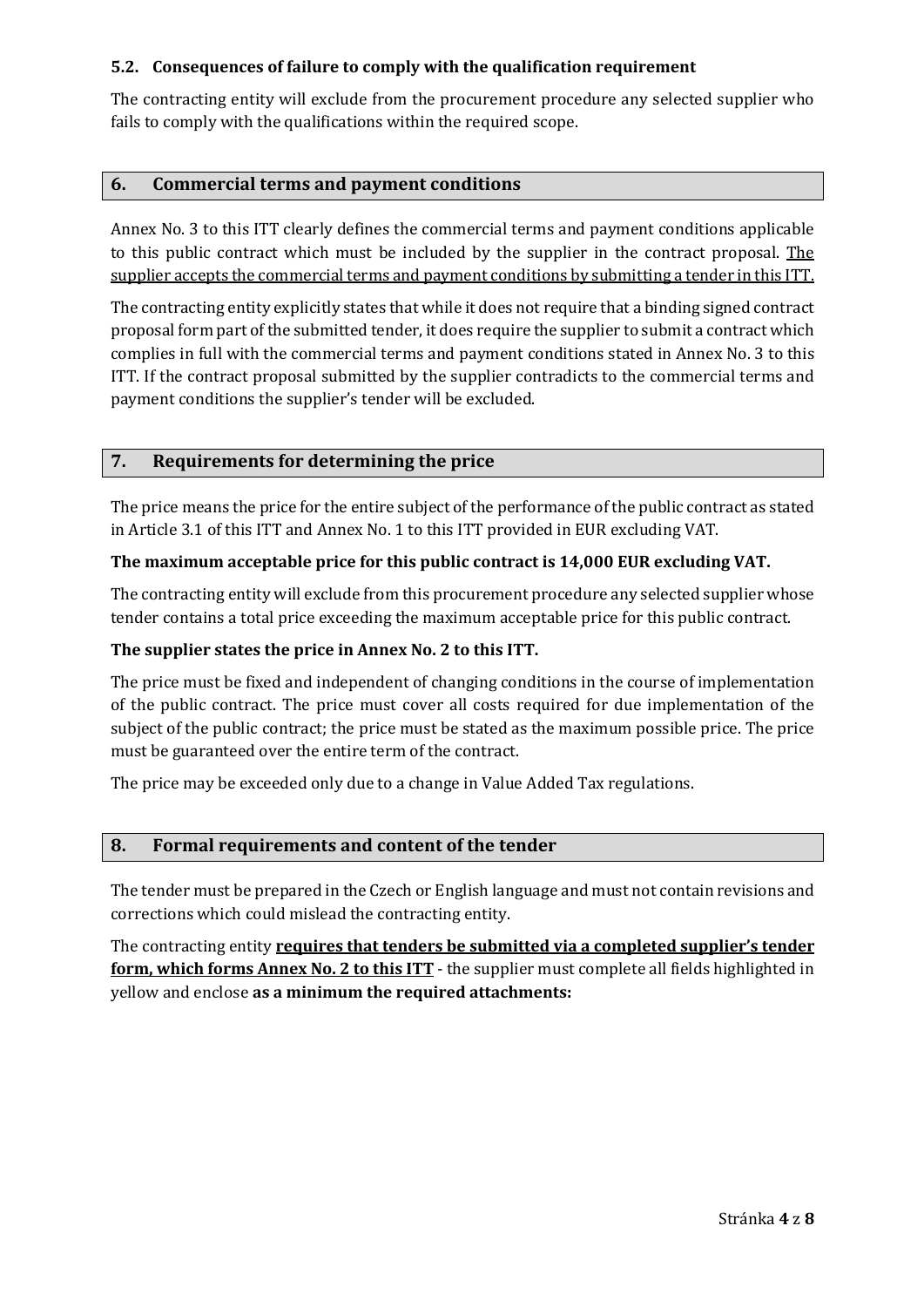- A contract proposal;
- Project/service work plan prepared in accordance with paragraph 2.2 of the obligatory commercial terms and payment conditions which form Annex No. 3 to this ITT;
- Signed affirmation on the code of ethics which forms the Annex No. 4 to this ITT.

# **9. Mode, place, and deadline for submitting the tenders**

#### 9.1. Mode and place for submitting the tenders

The contracting entity enables submission of the tender solely via the E-ZAK electronic tool available at: https://zakazky.cuni.cz/profile\_display\_2.html.

Suppliers can find detailed instructions on how to submit a tender via the electronic tool in the User Manual for Suppliers (*Uživatelská příručka pro dodavatele*) available at CZ: https://zakazky.cuni.cz/data/manual/EZAK-Manual-Dodavatele.pdf.

EN: https://zakazky.cuni.cz/manual\_2/ezak-manual-contractors-cdd-pdf (https://zakazky.cuni.cz/manual.html)

Using the electronic tool in the Czech or English language, the supplier submits the data and documents specified in the following points to the contracting entity:

- 1. Evaluation criteria that can be expressed in numbers (i.e., the price in EUR excluding VAT) are entered by the supplier in electronic format in the electronic tool following the instructions in the User Manual for Suppliers.
- 2. The content of the tender is uploaded by the supplier in electronic format to the electronic tender form created in the attested electronic tool E-ZAK, which guarantees compliance with all the conditions of safety and confidentiality of uploaded data, and which makes it impossible for the contracting entity to access the tenders before the expiration of the stipulated time limit for making them accessible based on the applicable protocol.
- 3. The supplier uploads to the electronic tool as attachments all the documents which form part of the supplier's tender as listed in Article 8 of this ITT (the contracting entity recommends submitting the tender documents in one pdf format).

Information on the processing of personal data by the contracting entity in public procurement is available at: https://www.cuni.cz/UK-9443.html. (https://cuni.cz/UKEN-903.html)

# **9.2.** Deadline for submitting tenders

The deadline for submitting tenders is stated in the contracting entity's profile at https://zakazky.cuni.cz/vz00005169 in the section entitled "Information on the public contract".

#### **9.3.** Opening of the tenders

The opening of tenders **in electronic format is closed to public**, therefore the suppliers who submitted a tender in the procurement procedure cannot participate in the opening.

# 10. Mode of evaluation of tenders and evaluation criteria

The tenders will be evaluated based on their economic advantageousness, where the basic evaluation criterion for awarding the public contract is **the total amount of the price.**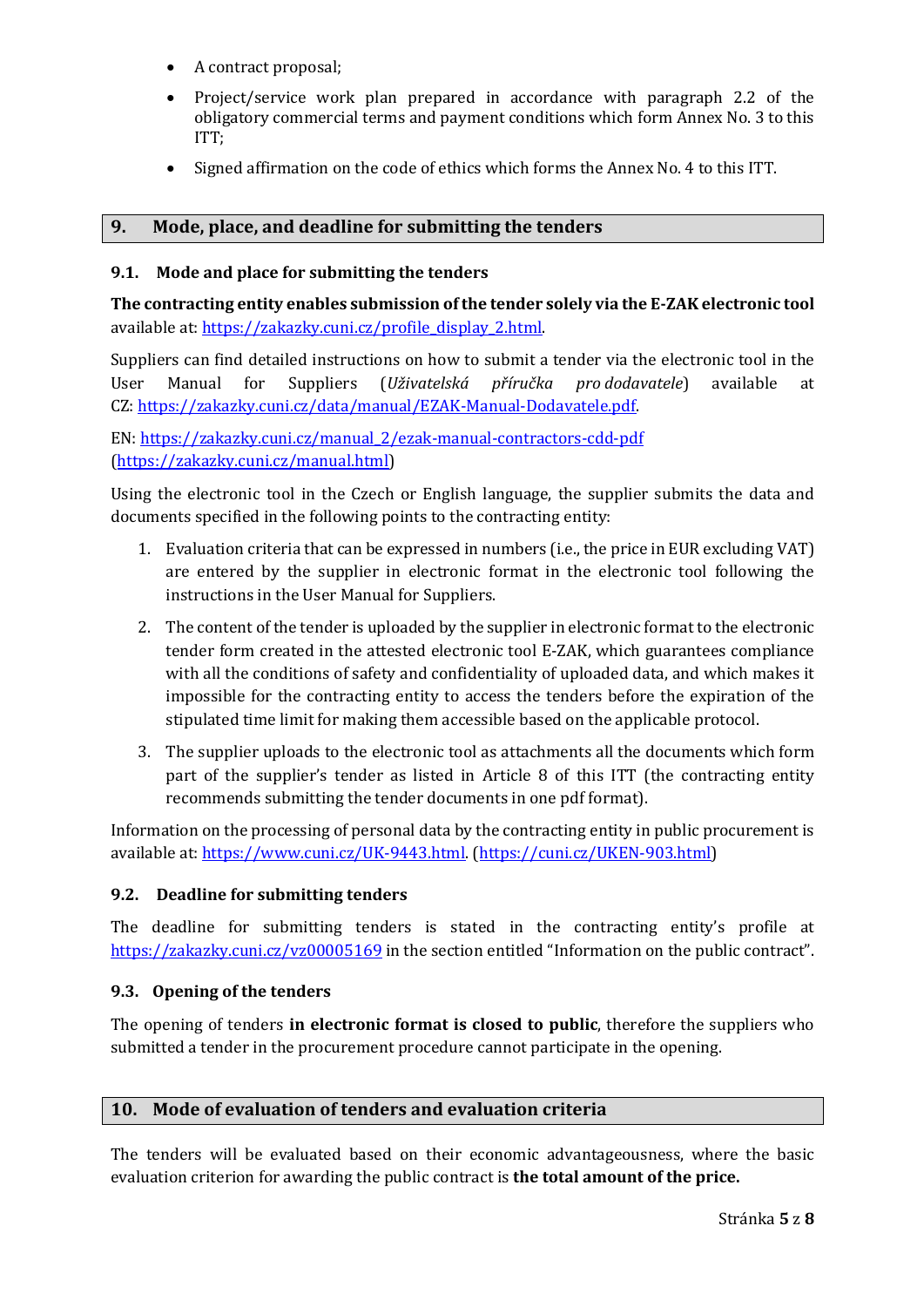The total price in EUR excluding VAT (for suppliers not registered for VAT, the total price in EUR) prepared in accordance with Article 7 of this ITT will be evaluated.

Based on a comparison of the above-defined prices the contracting entity will rank the tenders where the tender evaluated as the most successful will be the supplier's tender with the lowest price.

The supplier is not entitled to make the price proposed in his tender conditional upon any additional terms. Stating additional conditions or several different prices at various places in the tender may constitute grounds for excluding the tender from further assessment and evaluation. The contracting entity is entitled to proceed by analogy if the price is stated in another form or currency than that required by the contracting entity.

# 11. **Explanation of the procurement conditions**

A written request for explanation of the procurement conditions must be delivered to the contracting entity no later than 4 working days before the expiration of the deadline for submitting tenders. The contracting entity will send a reply explaining the procurement conditions for this ITT including any related documents within two working days of delivery of the request.

The contracting entity prefers that the request for explanation of the procurement conditions be sent via the E-ZAK electronic tool (contracting entity's profile), available at the following address: https://zakazky.cuni.cz/profile\_display\_2.html., or via email to jakub.rihak@ruk.cuni.cz.

To comply with the principle of equal treatment of all suppliers it is not possible to explain the procurement conditions over the phone.

The contracting entity may also provide an explanation of the procurement conditions of this ITT to the suppliers without any previous request.

The contracting entity will provide an explanation of the procurement conditions including the exact wording of the request via the contracting entity's profile in the E-ZAK electronic tool.

# 12. Additional procurement conditions

# **12.1. Solution variants**

The contracting entity will not accept other solution variants for the tender. The supplier may submit only one tender.

# **12.2.** Verification of information provided by the supplier

The contracting entity reserves the right to verify the information provided by the supplier with third parties and the supplier is obliged to cooperate fully to this end.

# **12.3. Exceptionally low price**

The contracting entity reserves the right to assess during the procurement procedure whether the price offered by a supplier shows any signs of being an exceptionally low price.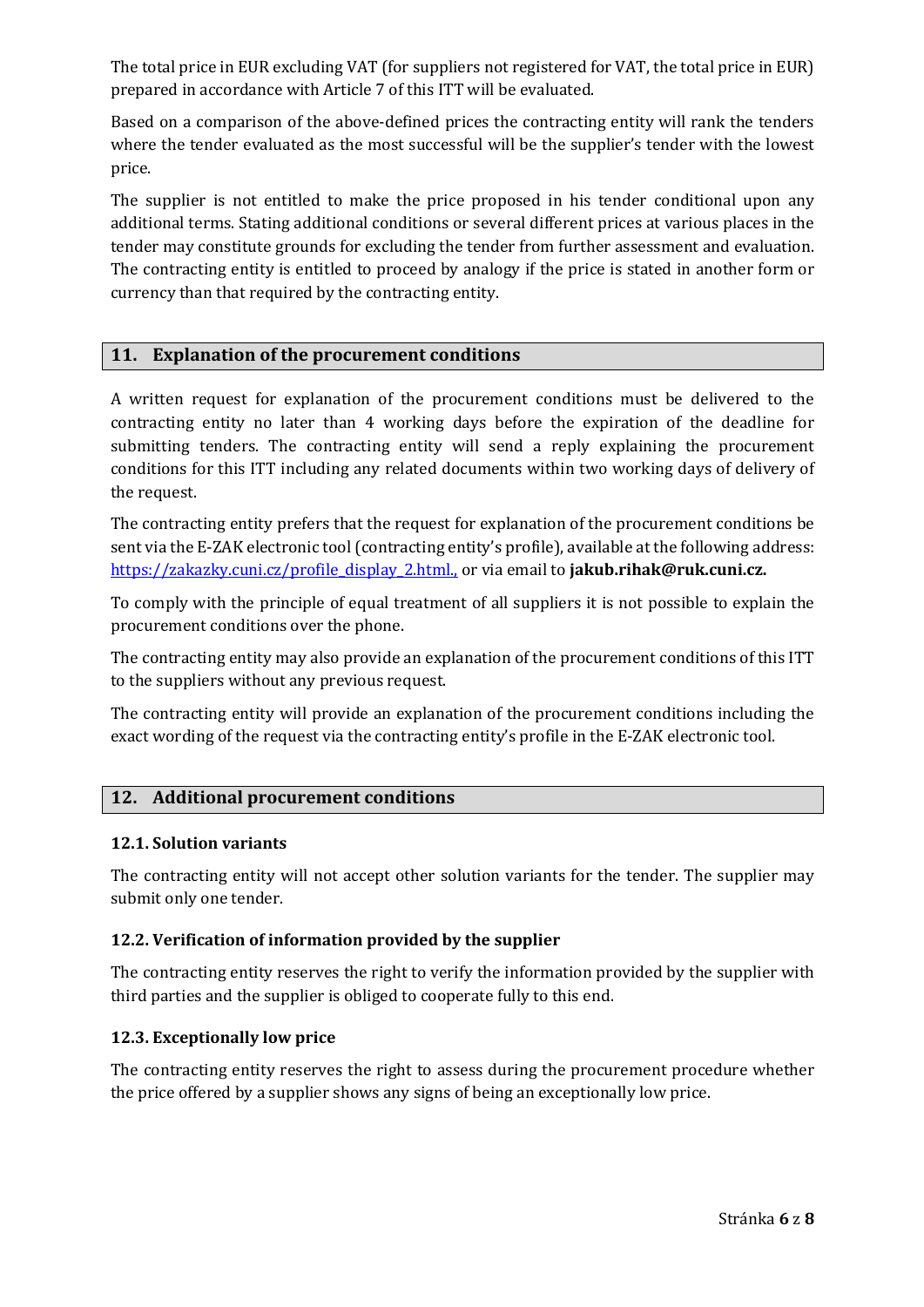# 12.4. Notice of exclusion/selection of supplier

The contracting entity reserves the right to inform of a decision to exclude a supplier and of a decision on the selection of the supplier by publishing the information in the contracting entity's profile where such notifications are considered delivered as soon as they are published in the E-ZAK contracting entity's profile.

# 12.5. Cancellation of the procurement procedure

The contracting entity reserves the right to cancel the procurement procedure or to not sign a contract with any of the suppliers.

# **12.6.** Supplier's expenses related to participation in the procurement procedure

The supplier is not entitled to be reimbursed for the expenses related to its participation in this procurement procedure. The supplier is not entitled to monetary compensation including a compensation for loss of profits if the contracting entity uses its rights stated above in this article.

# **12.7.** Delivery of documents via electronic tool/contracting entity's profile

All acts of the contracting entity within this procurement procedure will be carried out using the E-ZAK electronic tool, which simultaneously serves as the contracting entity's profile. All documents delivered via the E-ZAK electronic tool are considered delivered on the day of their delivery to the user account of the document addressee in the tool. The document is considered delivered even in the case that it was not read by the addressee or if the addressee was not notified of the delivery of the document to the user account by an email message.

# **12.8.** Publishing of the contract in the register

The Contracting Parties note that this Contract must be published in the register of contracts under Act No. 340/2015 Sb., as amended and agree to it. The entire text of the contract will be published including all its annexes. The contract will be sent to the register by the contracting entity immediately after it enters into force. The contracting entity at the same time agrees to inform the supplier of the contract registration by sending the supplier a copy of the confirmation of the contract publication from the contract register administrator immediately after receiving it, or to complete in the cover form the relevant field with the supplier's data box ID (in such a case both contracting parties will receive the confirmation of registration of the contract from the administrator of the register of contracts simultaneously).

# **12.9.** Responsible public procurement

Charles University applies responsible public procurement in accordance with the Strategy of Responsible Public Procurement at CU and its internal regulations. Public contracts awarded by Charles University therefore emphasise the composition of the supply chain and the conditions in it, focusing on compliance with dignified working conditions, implementation of socially responsible public procurement, and a preference of environmentally friendly solutions. These principles are applied in a reasonable and transparent way while respecting the principles of equal treatment, avoiding discrimination against suppliers, and respecting the principles of suitability, economy and efficiency.

In this particular public contract the contracting entity has identified and takes into account in the procurement conditions the principles of "worker's and human rights" and "ethical purchasing" in the requirement to submit the code of ethics of the manufacturer (see Annex No. 4 to this